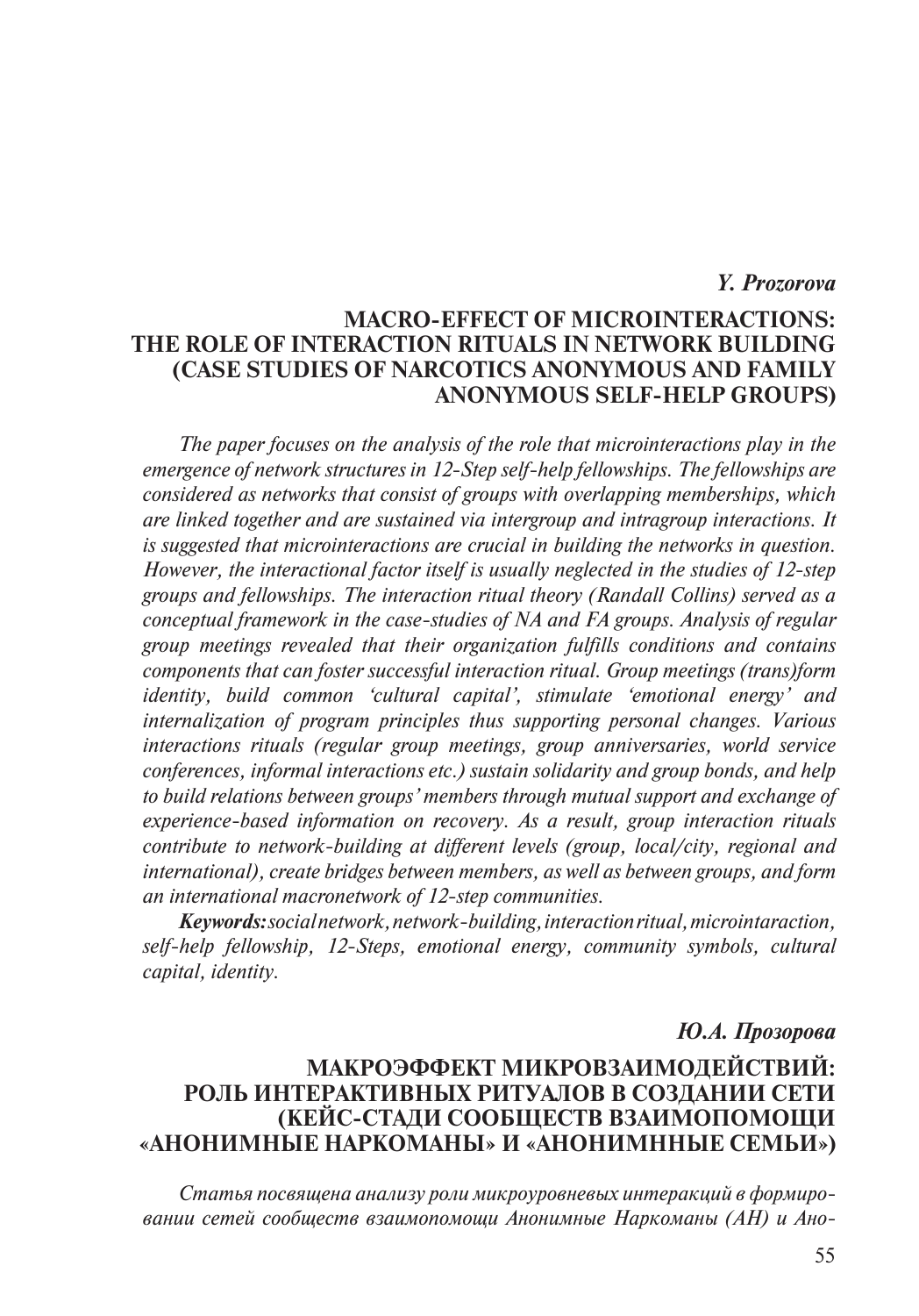*нимные Семьи (АС). Данные сообщества рассматриваются как сети, состоящие из групп с пересекающимися составами участников. Внутри- и межгрупповые микровзаимодействия играют принципиальную роль в формировании рассматриваемых сетей. В статье представлены результаты кейсстади групп АН и АС, в которых в качестве концептуальной рамки использовуется теория интерактивных ритуалов Р. Коллинза. Анализ регулярных групповых собраний выявил, что их организация включает компоненты, способствующие реализации успешных интерактивных ритуалов. Групповые собрания стимулируют формирование идентичности, «эмоциональной энергии», «культурного капитала» и интернализацию программных принципов, способствующих личностным трансформациям. Различные интерактивные ритуалы (регулярные собрания, юбилеи групп, неформальные взаимодействия и т. д.) поддерживают групповую солидарность и являются средой формирования отношений между членами отдельных групп сообществ посредством проявляемой взаимной поддержки и обмена информацией о выздоровлении. Групповые интеракции способствуют формированию сетей разного уровня (в группах АН) (локальные/городские, региональные и международные) и объединяют как отдельных участников, так и группы в общую международную макросеть. Сообщества «12 Шагов» имеют общие принципы и совместимые символы (язык, слоганы, Шаги, Традиции и т. д.), что способствует также установлению отношений между членами разных сообществ, то есть образованию связей между сообществами.* 

*Ключевые слова: социальная сеть, интерактивный ритуал, сообщество взаимопомощи, 12 Шагов, эмоциональная энергия, символы сообщества, культурный капитал, идентичность.*

#### **Introduction**

In recent decades one can observe the rapid development of the network approach and its penetration into different areas of sociological inquiry as a promising methodology. The studies of social movements, communities, free associations, etc. have become domains where social network analysis is expanding. However, my principal intention in the present paper is not to present the structural characteristics and relational patterns of the networks studied, but to interpret the micro-level interactions as a mechanism contributing to network-building. The study focuses on the role played by interactions practiced in the 12-step groups of Narcotics Anonymous (NA) and Family Anonymous (FA) (primarily by group meetings) in the respective networks and in personal transformation experienced by the fellowship members.

The data analyzed in the article was gathered during case studies of 12-step selfhelp groups (NA and FA), whose fellows are substance abuse dependents in recovery (NA) and co-dependents of their contact group (FA) (family members, friends, colleagues etc.). 12-step fellowships provide non-professional help for individuals with a wide range of substance abuse, dependency and co-dependency problems. All fellowships are based on the specific recovery program or approach called "12 Steps" and organizational principles of the "12 Traditions". Alcoholic Anonymous (AA), the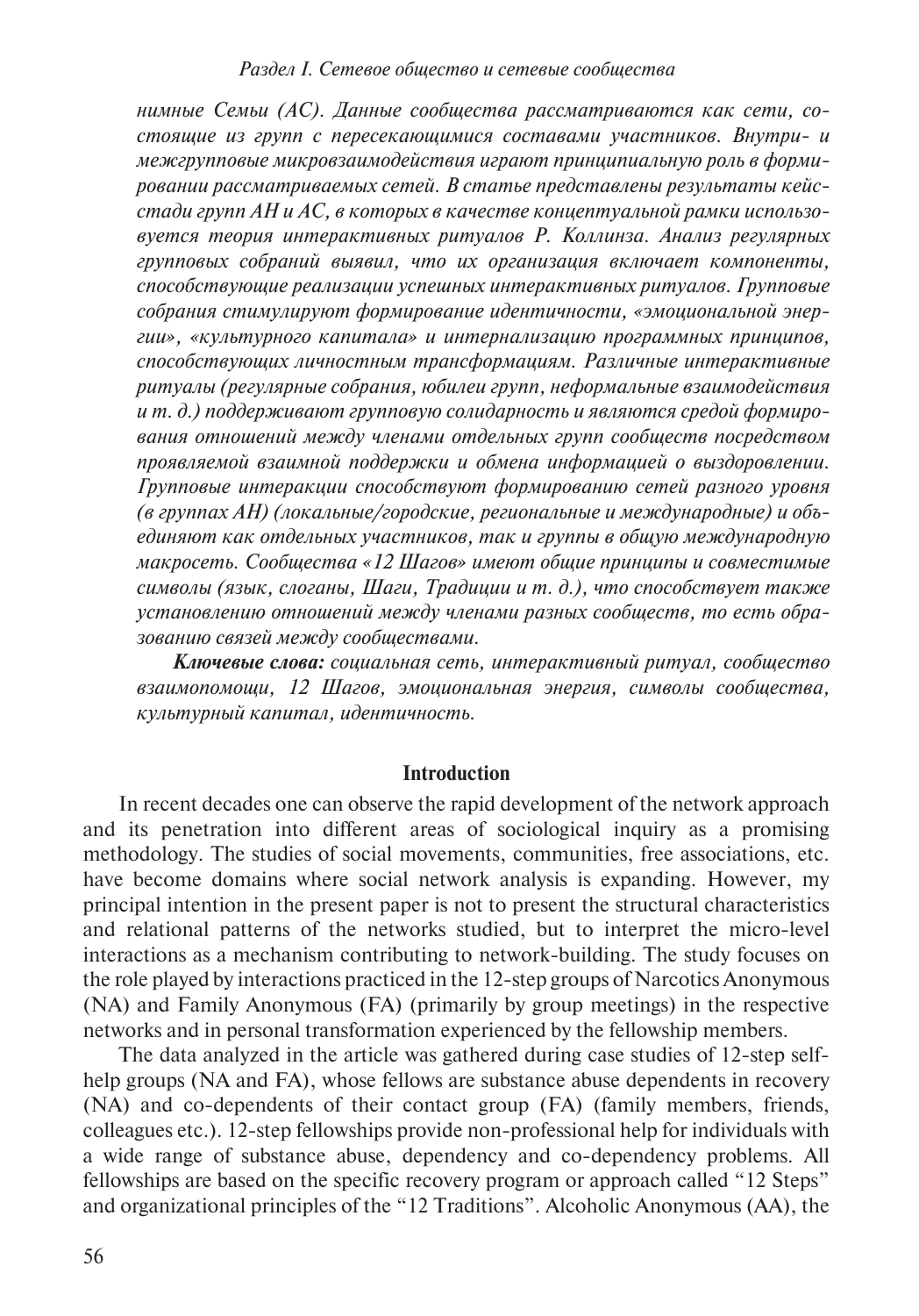first among the 12-step fellowships, appeared in the US in 1930s and rapidly evolved into a significant 'movement' spread worldwide. Developed by AA the 12-Step program and the principles of group activity and organization were extrapolated onto fellowships with other (non-alcoholic abuse) recovery purposes. This resulted in the creation of about 150 'parallel communities' (Johnson & Chappel 1994).

The phenomenon of 'anonymous communities' and their various aspects were analyzed thoroughly. However, despite these extensive studies, the interactional aspect of 12-step groups activity is still under-investigated, especially from the microsociological point of view. Sociologist Norman Denzin (2009 [1987]) in his research on "the alcoholic society" provides a rare sociological reflection on AA fellowship. In general, analysis focuses on the different features which promote or mediate recovery, such as program ideology/philosophy, spirituality, the concept of illness, Higher Power, etc. Despite some contradictory data on the effectiveness of 12-Step groups (Fiorentine 1999: 94–96), multiple studies support their positive outcomes. (See the review of 12- Step groups' effectiveness by Kyrouz, Humphreys, Loomis 2002; Toumbourou et al., 2002; Fiorentine 1999; Kelly 2003: 646–648). Antze (1976) studied the AA ideology\* as a complex of program principles that exist as an 'antidote' to dependent's attitudes. Spirituality is regarded as a recovery factor that gives a meaning to life (Prezioso 1987; Galanter 2007). Bateson (1972) noticed that the key concept of Higher Power is linked to an epistemological transformation of the relationship between an individual and the outer world into a complementary pattern ("Power greater than ourselves").

The AA rhetoric was considered as a guide for action just as the rhetoric of transformation in religious healing (Swora 2004). Ronel (1998) regards the NA community as a subculture that plays an intermediary role between the deviant addict subculture and the dominant social context, by forming norms and attitudes that facilitate social re-integration.

Summarizing the results of various studies on the mechanics of 12-step groups, Kelly (Kelly 2003: 653–654) underlines two types of variables — the intraindividual variables (frequency of attendance, motivation, coping techniques, self-efficacy) and the interindividual variable (belonging to a friendly network, work on the steps, sponsorship). Levine (1988) identifies "social network" as one of several aspects of support in mutual help groups. Social network is also considered as a mediator of the effect of AA involvement (Kaskutas, Bond, Humphrey 2002). Kurtz (1990), among the numerous recovery factors in self-help communities, highlights membership and community, i.e. a group offers 'an entire social network' and 'interdependent collective that values community over autonomous individualism'. Thus, the very 'networkness' of fellowships is also considered as a factor of individual positive changes.

"Interactivity" projected into the situations of here-and-now interactions of group meetings occupies a special place in the 12-step program. Regular interactions with peers are essential and considered to be the core recovery principle. Attendance at group meetings was proved to play an important role in recovery (Kissin et al. 2003)

<sup>\*</sup> Most studies are devoted to AA community. Since the AA ideology, program and organization were borrowed by other communities, some of these studies' results are relevant in research of other 12-step fellowships.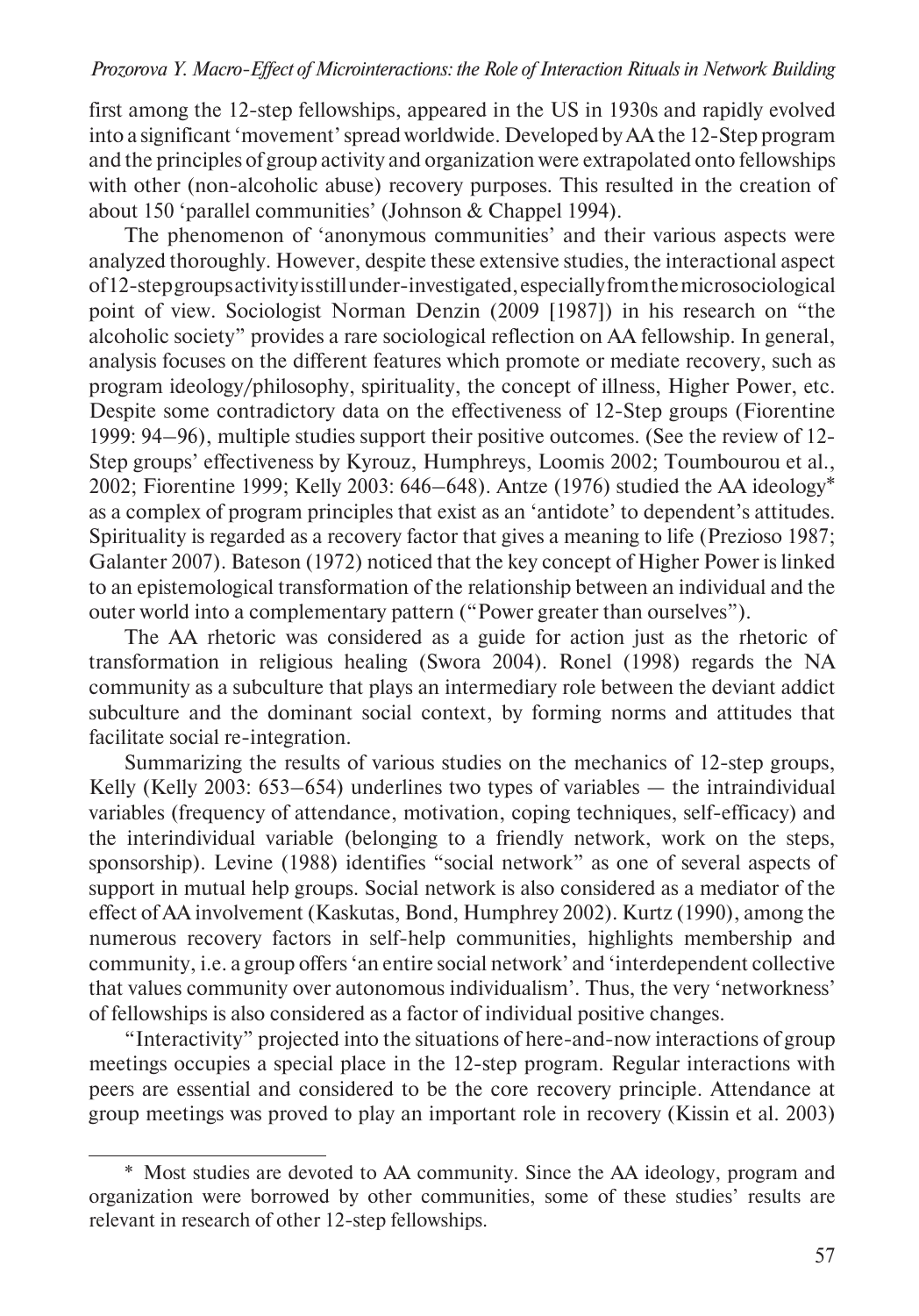and maintenance of recovery after a clinical treatment (Fiorentine 1999; Gossop et al., 2003), although some studies indicate that participation is more important than attendance (Weiss et al. 2005). Existing studies consider either the causality between the frequency of attendance and positive outcome, or the role of specific meeting components, such as storytelling and testimonials (Cain 1991; Rappoport 1993; Rafalovich 1999; Humphrey 2000). However, interactive process itself has been scarcely investigated or has even been neglected. A study of meetings in GROW mutual-help-groups (Roberts et al., 1991) is an exception. However, organizational principles in GROW and 12-step groups have major differences, therefore, this study is only of methodological interest within the framework of this article. The basic interactions of 12-step groups have, en masse, attracted little academic attention.

## **Theoretical and methodological basis**

Interaction ritual theory of Randall Collins is employed as an analytical framework in the case-studies of self-help groups of Narcotics Anonymous and Family Anonymous fellowships. The particular analytical angle of the theory, which emphasizes the primacy of microlevel interactions and regards the individual characteristics and social structures as made up and grounded in the repetitive interactional experience which constitutes the chains of interaction rituals (Collins 1981a; 1983; 1987) allowed me to interpret the role of the interactional aspect of the groups' activities in a new way namely, as a determinant of members' personal transformation\* and as a mechanism of network building, that is, the expansion and reproduction of relations.

According to Collins' theory, interaction rituals set the conditions for social identity construction, internalization of group symbols and establishment of social bonds with a group and for the group's integrity (Collins 1990; 1993; 2004). Thus, microinteractions have macroeffects. The theory presents major components, internal mechanics, scenarios of face-to-face interactions and their possible resultants (Collins 1988a; 1988b; 2004; Collins & Hanneman 1998; Kim 2006). Simulation models of interaction rituals elucidate the interactional process and give an idea of regularities and correlations among variables.

Some crucial theoretical ideas have to be mentioned:

• Interaction ritual possesses the following characteristics and ingredients: physical co-presence of two or more individuals at the same place; participants' understanding of interactional boundaries separating participants from outsiders; common focus of attention and mutual concentration on the focus of others; emotional experience, mood shared by all participants (Collins 1988b: 44; 1993: 206–209; 2004: 48). Two other variables could be added — local situation and event (Collins & Hanneman 1998: 220).

<sup>\*</sup> By 'transformation' I imply the number of individual changes or acquirements (new identity formation, emotional support and 'leveling', acceptance of program principles, group symbols and cultural capital, etc.) which contribute to recovery as well as group bonding.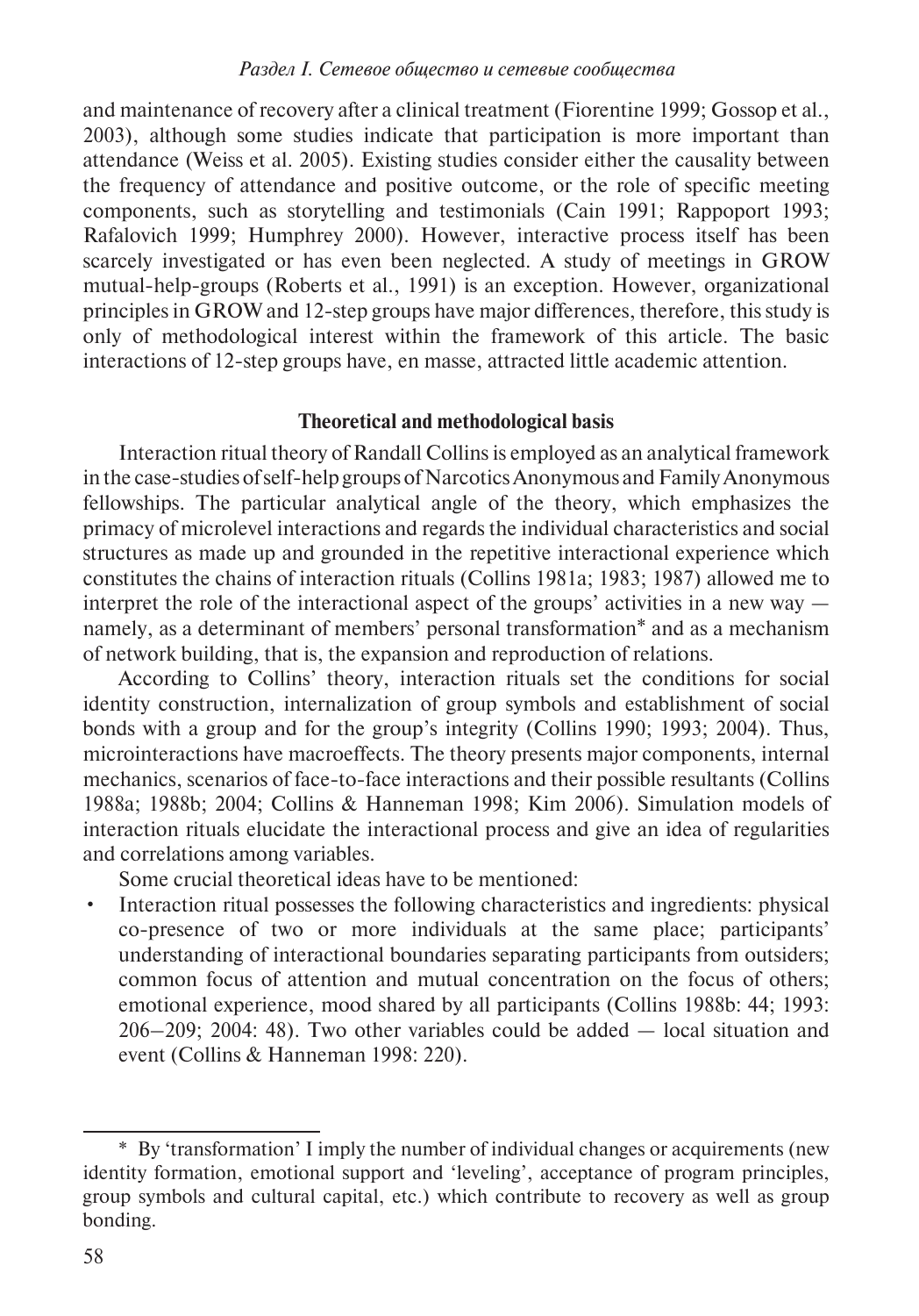## *Prozorova Y. Macro-Effect of Microinteractions: the Role of Interaction Rituals in Network Building*

- The main resultants of interaction rituals are: cultural capital, group solidarity, sense of belonging to a group, membership, group-representing symbols; sense of morality and emotional energy ('confidence, elation, strength, enthusiasm, and initiative in taking action') (Collins 1988a: 193, 357; 2004: 47–49).
- Situation-dependent variables correlating with each other determine the course of interaction ritual and its derivatives.
- A collective symbol in the center of interaction (an object, individual, idea, principle, etc.) represents a community of people. It is a symbol of a group, with which individuals identify themselves. The more often an individual participates in emotional interactions organized around the symbol the stronger bonds are formed between the individual and the group, the more important becomes his/her identity as a group member and the more adherent to a group symbol he/she becomes (Collins 2004).
- During focused interaction, common cultural capital (relevant talk topics and verbal symbols of membership) is formed. It may be represented by a bank of group symbols that are actualized during interaction and identify individual as a group member. Cultural capital is defined by two variables — similarity of cultural capital and its quantity (Collins & Hanneman 1998; Collins 2004).
- Following the principle of "emotional-energetical tropism", individuals are motivated to engage in interactions, producing high emotional energy (Collins 1993: 223).
- Group symbols must be periodically "recharged" in rituals that (re)produce solidarity. Otherwise, they gradually lose their significance and relevance for the individuals involved.
- Emotionally charged symbols and common cultural capital facilitate initiation of interaction and establishment of a common focus. This, in turn, determines success of a ritual, i.e. induces the sense of group solidarity and high emotional energy (Collins & Hanneman, 1998; Collins 2004).

Collins and Hanneman (1998) employed a simulational model to present various interaction scenarios determined by situation-dependent set of variables. They have also formulated a number of axiomatic principles of interrelations of variables. I used these principles and scenarios to analyze group interactions in the studied groups.

The empirical data on the features of fellowship networks and the interactions was gathered during the case-studies of two groups of NA and a group of FA fellowships in St. Petersburg (Russia). Groups were chosen due to their status in the local communities as groups with high recovery yield and the reputation of successful groups. Since the study is focused on the analysis of microlevel interaction organization, preference was given to ethnographic methods (Stahler & Cohen 2000). Non-participant and participant observations were employed in the study of interactions (regular group meetings and groups' anniversaries) in NA and FA groups.

Ten in-depth interviews (2–3 hours in length) with members of NA and FA groups were an additional source of qualitative data. Fellowship texts — The 12 Steps, The 12 Traditions, books, pamphlets, recommendations, and introductory publications by NA and FA — were also analyzed in the course of the study. The information that allowed mapping the structure and organization of the fellowships (ties across groups,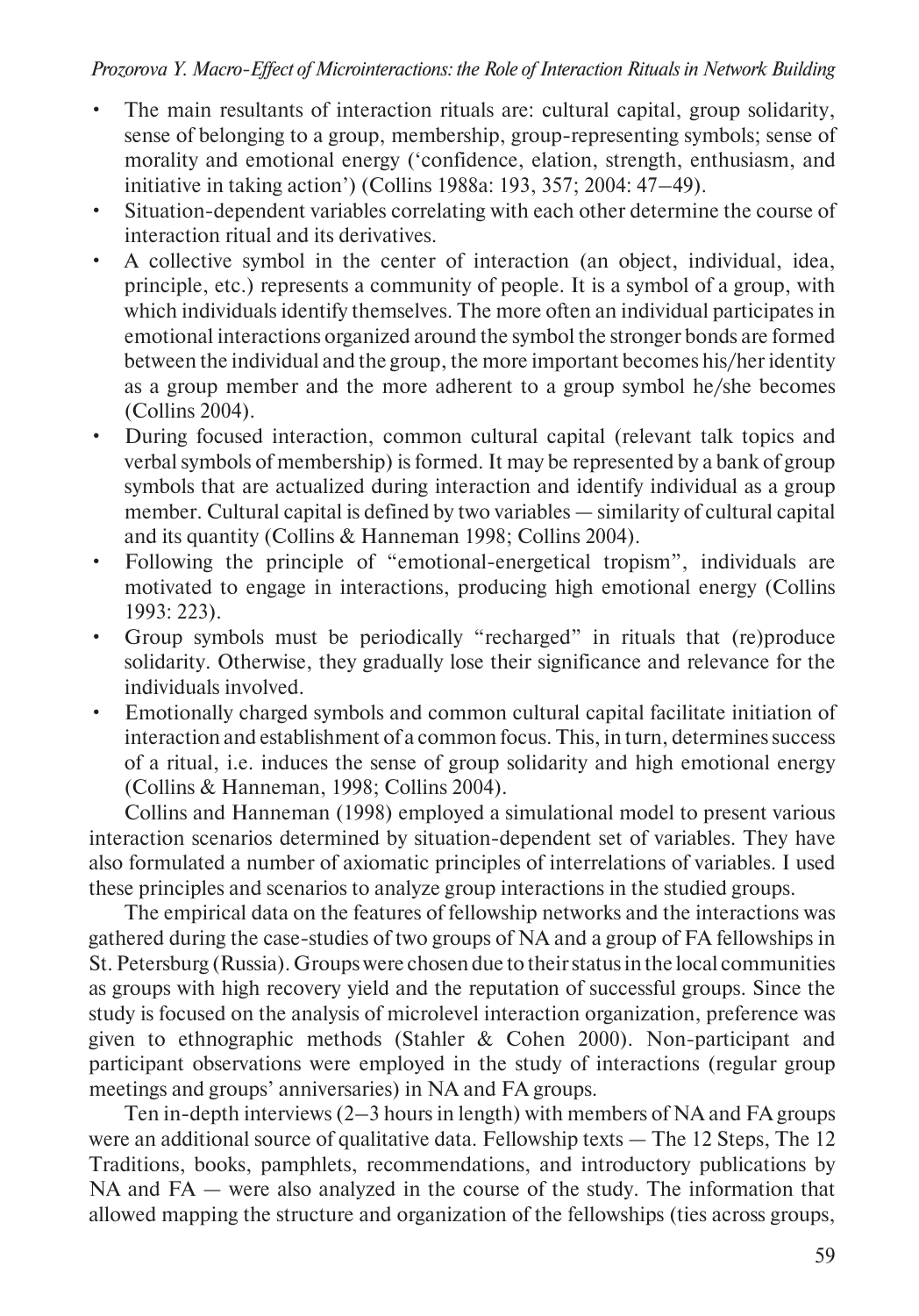principles of membership, basic practiced interactions, etc.) was extracted from the data collected.

## **Analysis of group meeting as a principal organized interaction ritual in 12-step fellowships**

In this section, I analyze the structure and internal mechanism of the group meeting as an interaction ritual. The significance of interactional activity is emphasized by the 12-step approach to changes/recovery. The latter consists of two main components — the *ideological* component (the 12 Steps, principles of recovery, the concept of disease, the notions of powerlessness, The Higher Power, etc.) and the *interactional* component (different forms and types of interactions provided). "Changes in feelings, attitudes, and behavior will occur when the individual internalizes and uses a socially shared ideology that offers a useful interpretation of the person's situation" (Levine 1988: 178). Acceptance and internalization are supported by the process of interaction.

The work on the 12-step program is tightly linked to participation in group interactions. Participation is not an optional activity, but a program requirement that realizes the principle of recovery through interactions with people who have the same problem (Alcoholics on themselves, 1996)\*. There is a concept that once a member ceases to attend meetings, a relapse is inevitable (Kissin et al. 2003: 322).

In this paper I focus on the regular group meeting as a 'generic' interaction frame in 12-step fellowships which is also a constituent of other organized interactions in the fellowships. The group meeting is an *intentionally organized interaction ritual* which does not happen spontaneously but follows its once defined, prearranged scenario. The NA and FA regulations are almost identical and define those who may attend meetings and the proper way of participation.

The group meeting contains all formal prearranged elements of an organized interaction ritual: co-presence; similar cultural capital, common symbols and identical experience; a common focus of attention; shared mood; boundaries of inclusionexclusion. The meeting setup corresponds to the principles that promote successful interaction rituals so that every participant could join the interactive rhythm. The interaction components are interrelated . Here are the basic 'ingredients' of the regular group meeting corresponding to the variables outlined in the Collins-Hanneman model (for the general model representing the relationships between the variables of the group meeting as interaction ritual see Figure 1):

(1) Participants' **physical co-presence and proximity** are determined by the fact that a meeting has an organized and intentional character with time and place specified in advance.

<sup>\*</sup> "Peer-to-peer" principle and the mutual help of people having a common problem were the primary reason for the foundation of the Alcoholics Anonymous. The AA community story states that the co-founders, Bill W. and Robert Smith, helped each other to stay sober, substituting drinks with talks.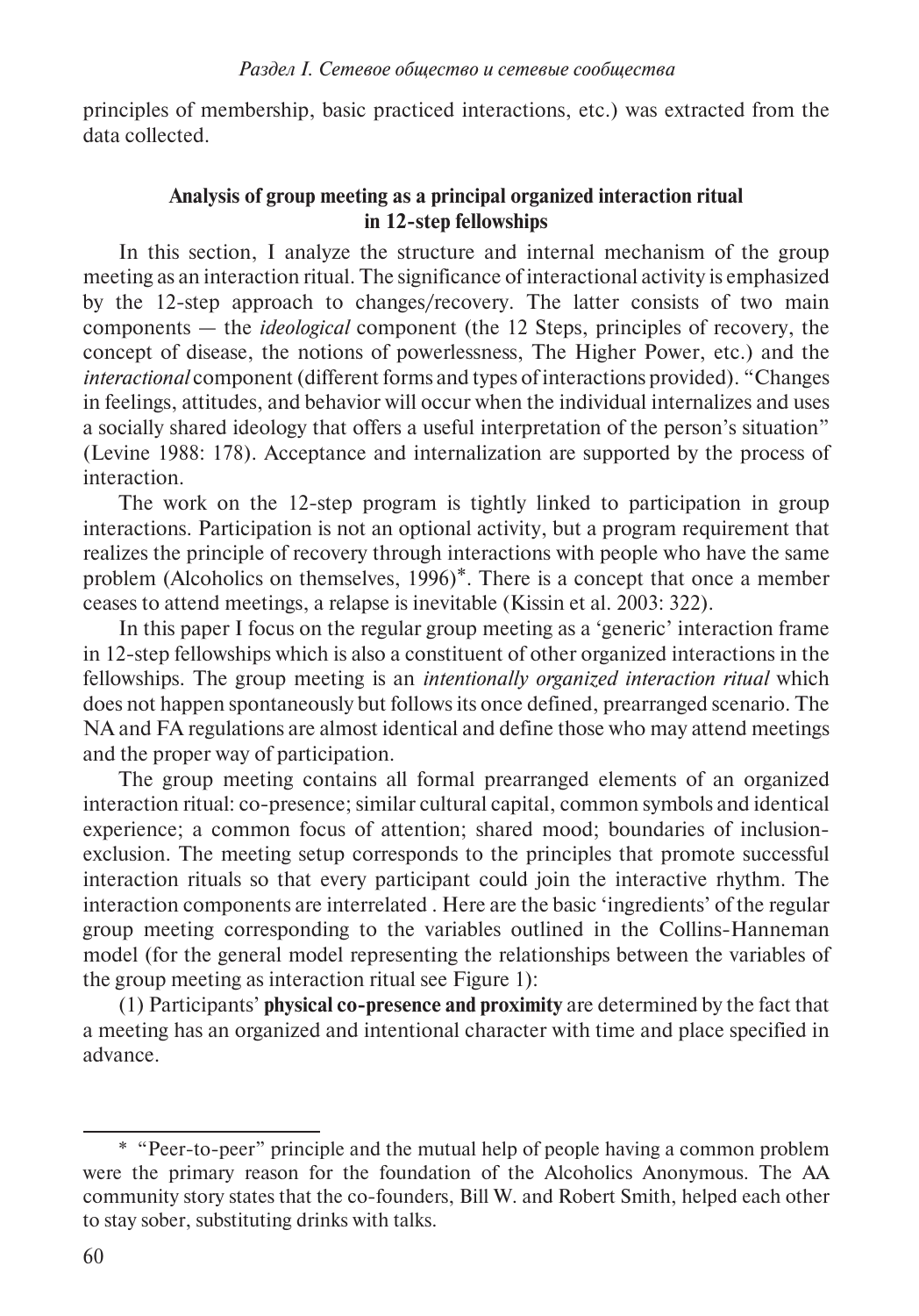(2) Participants are aware of the **interactional boundaries** that separate them from non-participants. Physical boundaries and meeting rules set the limits of involvement. Traditionally, all participants introduce and identify themselves in a specific format implying their membership\*. If a person speaks at a meeting, he/she is considered a member as only fellows have a right to make statements (with an exception of the open meetings).

(3) **Common focus of attention and mutual awareness of it.** Participants' attention is concentrated on the topic determined for the day of a meeting (daily reflections, The Steps, The Traditions, The Slogans, etc.) and on the speeches of other participants. Topics discussed at the meetings are Durkheim's sacral symbols as community representations that members are associated with. The topics, slogans and aphorisms are inscribed into a common ideological frame. Meetings reproduce collective symbols in the recurrent topics. Since addiction/co-dependence is considered as an incurable disease, the regular return to the program's propositions, recommendations, etc. allows one to resist the disease and avoid a relapse. During interaction rituals, the symbols are cognitively re-actualized and "emotionally recharged". Regular attendance and participation provide continuous interaction with community symbols and promotes individual conformity, acceptance and internalization of community values and symbols.

## *"I attend to not forget the knowledge"* (I\*\*. 7).

(4) **Common emotional background, mood shared by participants.** In the course of a meeting, participants enter a common emotional mood by reacting to the relevant topics and the words of the other members. Meeting topics could cause various feelings (sadness, joy, etc.) and participants are free to express them. The similarity of past experience promotes similar emotional responses.

 While one's negative experience causes empathy, which is a sign of group solidarity, positive experience (i.e. effective applying of the program principles and recovery) raises the group mood. The mutual focus of attention and common mood reinforce each other. "The key process is participants' mutual entrainment of emotion and attention, producing a shared emotional/cognitive experience" (Collins 2004: 48).

(5) **Emotional energy.** Emotional energy is the central concept of the theory and is considered to be the main motivational force for engaging in interactions and as a principal engine in the formation of interaction ritual chains. The common focus of attention, members' awareness of it and the common mood stimulate emotional effervescence and the formation of emotional energy, a positive emotional bond with the program ("recharge the group symbols"), the sense of enthusiasm, confidence, readiness to change, strength, and motivation. This is a long-term resultant of interaction rituals that individuals carry around with themselves afterwards (Collins 1993; 2004).

<sup>\*</sup> Usually participants introduce themselves in the following manner: "Hi, my name is and I'm a dependent (an addict)/ $\cot$  co-dependent (a relative of an addict person)".

<sup>\*\*</sup> Here and in what follows 'I' stands for 'Interview' and 'O' is for 'Observation'.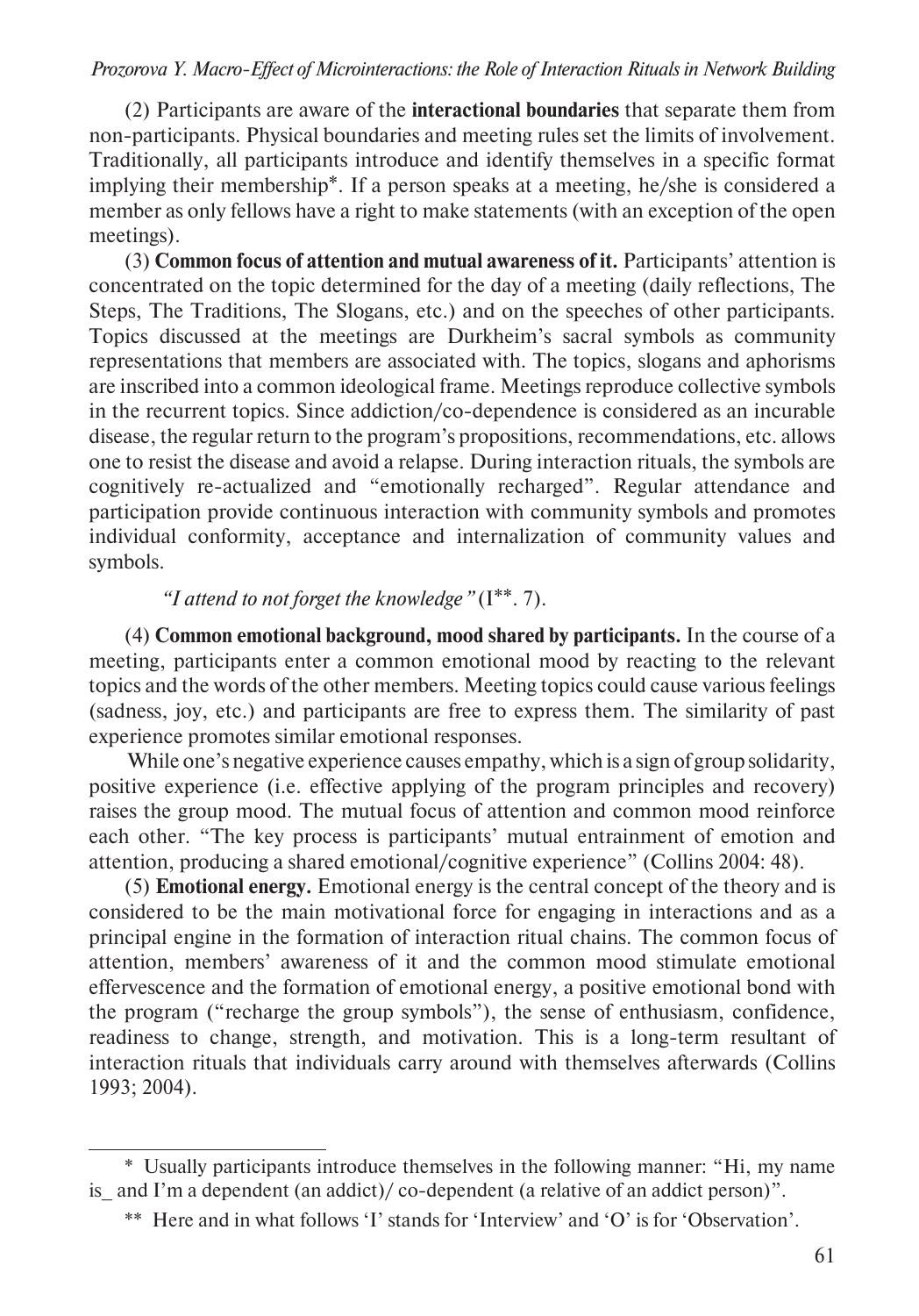Being present at group meetings as well as delivering a speech, speaking itself facilitates participant's emotional transformation, making him more active and motivated.

*"It is necessary to attend* [a group meeting]*, otherwise the enthusiasm disappears (…) If you don't go — you lose something (…) When you don't attend, it feels like the program is useless, but when you come you realize that it works"* (I. 8).

*"I can come to a meeting and leave it disappointed. Or I can come without a desire to come and leave it inspired"* (I. 3).

*"Sometimes I come to a meeting and feel bad. I sit for fifteen minutes and feel a boost (…) I am sitting at a meeting, everybody's speaking out and I realize that I am feeling better and I know that if I speak out I will feel even better"*  (I. 1).

An opportunity to talk about oneself and one's problems is an important factor of emotional transformation. A similar experience, understanding and support from other members lead to a "catharsis" (Levine 1988:174). Meeting people with a similar experience and getting an opportunity to talk about it brings an emotional relief.

"*I attend the group meetings to reduce pain"* (FA, O. 4)

Denzin in his relevant reflection on AA claims that it 'provides a common field of shared, interactional experience that a problem drinker is immediately able to enter into… find [himself], perhaps for the first time, experiencing an interaction with others that is grounded on true and authentic emotional understanding' (2009 [1987]: 60). For a group member, an emotional transformation is associated with the re-actualization of group symbols through speeches of other members, the self-identification with them, who are "like himself".

*"Others' positive experience and support stimulate the changes. I expect to come to a meeting and receive a positive charge, to see people who want to change. I've been coming here for two years, I see changing people and I realize that I change myself — this is the charge."* (I. 7).

(6) **Rhythmic coordination and synchronization.** Common focus of attention and emotional mood lead to rhythmic coordination. Synchronization and coordination are established and reinforced by such meeting activities as the joint recitation of Serenity Prayer, sequential reading of the 12 Steps and the 12 Traditions by all members, applauding, cheering every speaker and other ritual aspects of the meeting. The group meeting rules prohibit interruption of a speaker, as well as any comments or remarks which could destroy the mood and the rhythm of interaction.

(7) **Cultural capital.** On the verbal level, cultural capital consists of things that people talk about and can invest in future interactions, which are at the same time symbols of membership (Collins and Hanneman 1998: 219). The idea of 12-step fellowships is to gather people with a common problem. In this regard, the cultural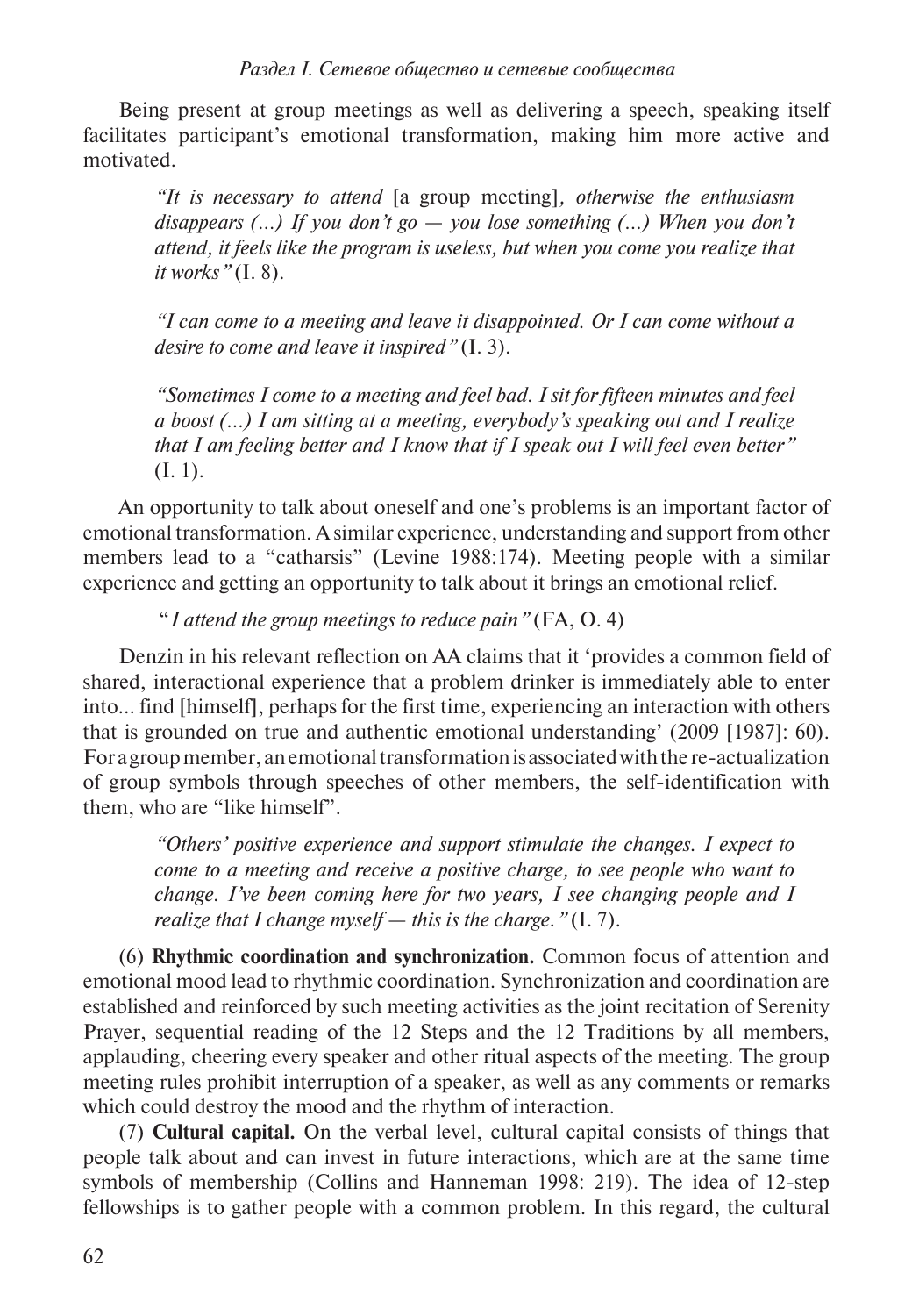capital of participants is almost homogenous. The more there are common relevant topics for interaction, the easier it is for participants to engage in interaction, to maintain a common focus of attention and emotional response. Collins (2004) claims that individuals are attracted by situations in which they can more easily employ their cultural capital and symbolic resources in order to focus the verbal activity and to produce further solidarity. A group meeting is an interaction where individuals can broadcast the commonality of cultural capitals and this amplifies the identification of individuals with a group and the importance of their membership. Two components may be highlighted in the members' cultural capital — the *pre-group cultural capital* (determined by an identical addiction or co-dependence experience) and the *group/ program cultural capital* (determined by a recovery experience and familiarity with the program ideology). The similarity of the pre-group cultural capital facilitates "entry" of a newcomer into a group, secures concentration of attention during the meetings, emotional reaction and acquisition of group/program cultural capital. Participants possess not only *similar cultural capital*, but a *large quantity of accessible cultural capital*. The emergence of new cultural capital is expressed in the usage of the program language / jargon (mottos, slang, notions, slogans, the Steps, the Traditions) as group symbols, in the application of program's frames of interpretation, in the incorporation of the group narratives into personal stories (Cain 1991; Humphreys 2000; Rappaport 1993; Ronel 1998). Assimilation of group cultural capital associates with the formation of a new identity of "the anonymous" (i.e. a member of 'anonymous' fellowship) and "the recovering". The NA and FA communities are "parallel" and complementary\*. By attending meeting of parallel communities, members of the same family acquire common program cultural capital that facilitates closer relationships, effective interaction and eliminates communication gaps.

(8) **Saturation**. The high value of variables such as "cultural-membership-capital. similarity" and "cultural-membership-capital.quantity.usable"\*\* (Collins and Hanneman 1998; Kim 2006) (see Figure 1), emotional reaction to participants' words and one's own emotional energy are able to maintain the focus of attention for a significant period of time.

(9) **Local situation**. The physical environment of a meeting is favorable for successful interaction. Traditionally, members sit in a circle to facilitate communication, visual access makes it is easier to concentrate on each other, monitor reactions etc.

(10) **Event**. Here, it is irrelevant to define the "event" as an external variable that initiates an interaction. Rather, it is a frame-factor. It seems that a meeting can be considered as an event, a particular frame with a specific recurrent scenario. Individuals have expectations when they come to a meeting. This anticipation and compliance with the frame's internal logics are important factors of interaction.

<sup>\*</sup> Relatives and friends of addicted NA members are advised to attend the 12-step groups for co-dependants, FA / Nar-Anon / Al-Anon etc.

<sup>\*\*</sup> This variable reflects the quantity of topics / things to talk about, which remains usable or accessible as time above threshold grows (Collins & Hanneman, 1998: 220).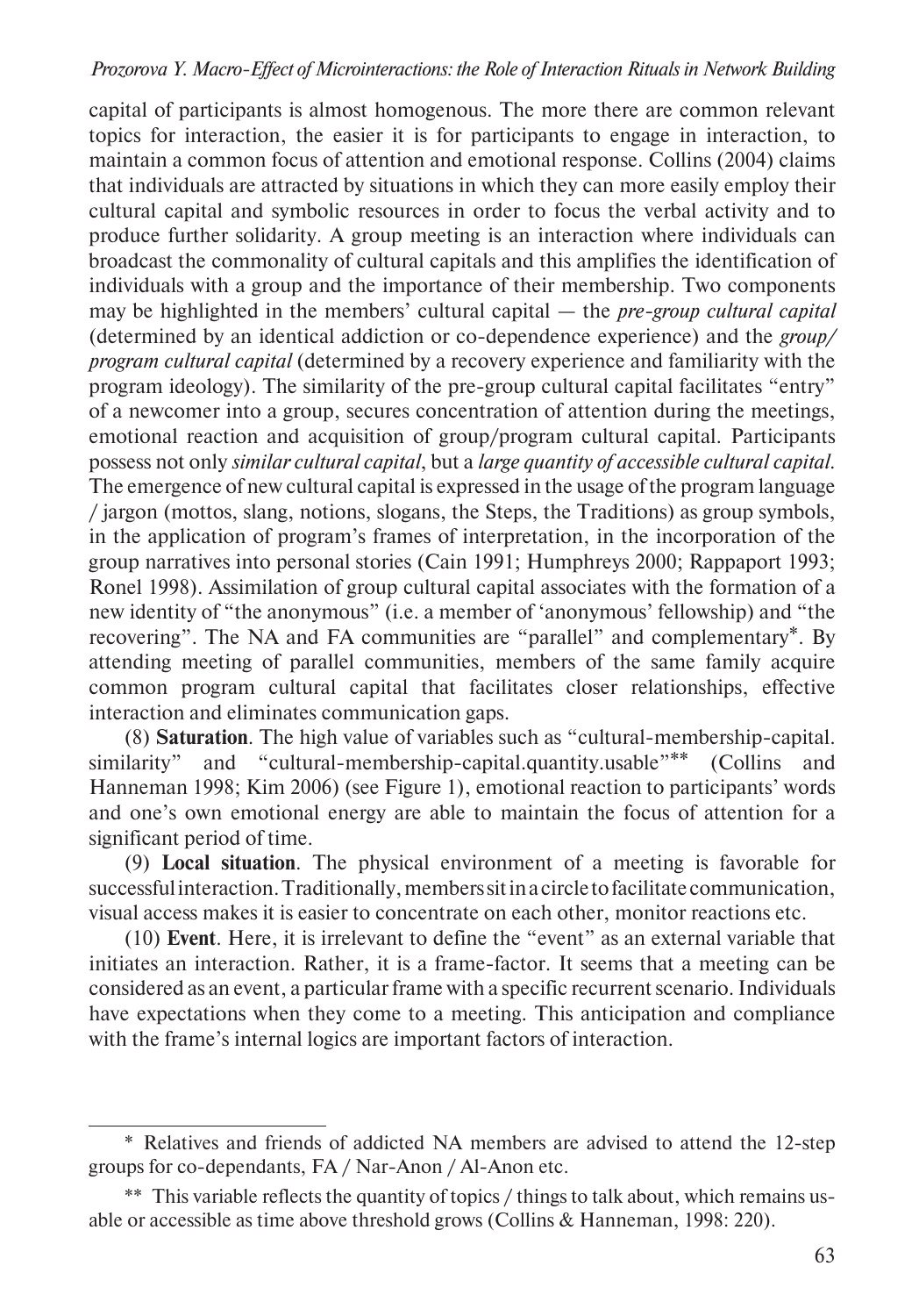(11) **Time above threshold**. The initial levels of common mood and focus of attention are strong enough to cross the barrier restricted by the time above a certain threshold.

Using the micro-model of interaction ritual developed by Collins and Hanneman the meeting interactions can be presented as a process driven by the interrelations among variables and their feedbacks. Figure 1 outlines the general model of a meeting which includes prearranged elements and sink signs which means that focus of attention, common mood, and rhythmic coordination dissipate over time if they are not sustained by inflows.



*Figure 1. The general outline of a meeting as an organized interaction ritual (Collins & Hanneman 1998: 221)*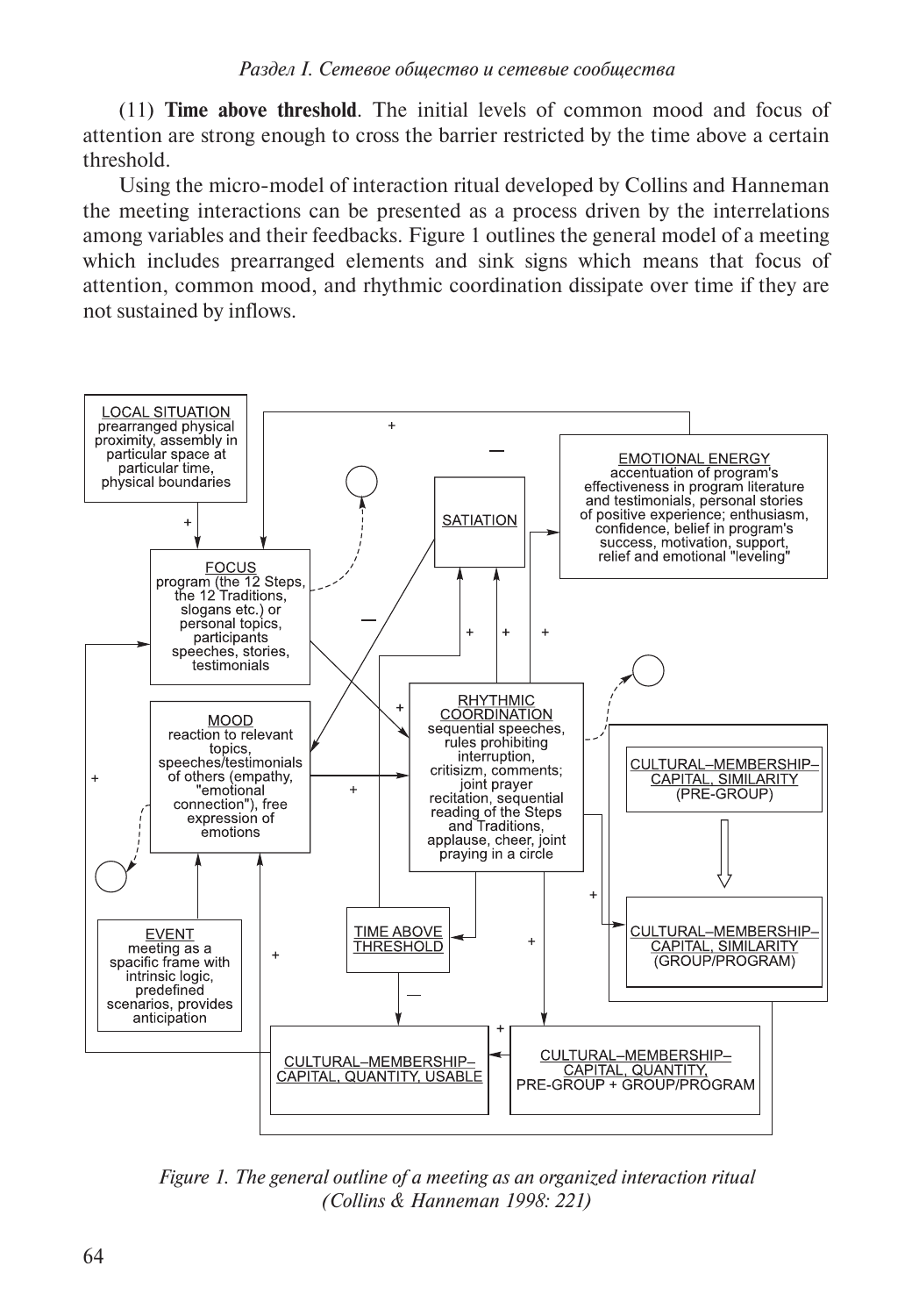The most important functions and resultants of group meetings are:

- Transformation of mood and emotional energy emotional "leveling", enthusiasm and motivation to work according to the program.
- Sense of solidarity of participants having a common problem and united by a common goal.
- Mutual support and empathy.
- (Re)actualization and emotional recharge of group symbols (12 Steps, 12 Traditions, program propositions, slogans, etc.)
- Emergence of common cultural capital sustaining the internalization of program principles and ideology.
- Formation of new identity of a fellowship member.

The group gathering is organized as a potentially successful face-to-face interaction ritual. That means that the possible resultants are optimized (via meeting organization, rules of participation and restrictions). From this perspective, it is reasonable to assume that the regular group meeting and its various derivative forms possess a practical significance. These interaction rituals invest in the intended personal changes through emotional correction, provide emotional energy and motivate one to follow the program's path to recovery. They encourage internalization of the program principles as group symbols linked with the community, and the formation of a new identity and reinforce bonding within the group.

## **Interaction rituals and network-building in Narcotics Anonymous and Family Anonymous**

12-step fellowships are networks with a worldwide membership whose basic organizational unit is the group, which is also the initial primary network. Here, by 'group' I understand the number of individuals who regularly interact in a predefined way and within uniformly organized settings. Group networks and links between them constitute fellowship network structures. At the local (e.g., city) level, the fellowships (NA or FA) are represented by several groups (the total number varies from city to city), which provide regular meetings.

Every group exists relatively independently, however, it follows the common principles and requirements established by the core Organizational Committee and presented in the program literature. Despite this, group networks do not function as completely isolated structures. Affiliation with a group is unconditioned and is a matter of personal choice. The membership implies free attendance and participation in any group meeting around the world. If the data is presented in abstract terms, then at the local / city-level of the fellowship there is usually an individual X who may affiliate with only one group A, an individual Y who may attend meetings of groups A and B and a person Z who affiliates with groups B, C and D, etc\*. As a result, group memberships are non-permanent, not strictly defined, but rather fluctuating and significantly overlapping. Therefore, every 12-step fellowship is a network constituted by groups

<sup>\*</sup> These variants are just illustrative and do not represent all possible variants of group affiliations and the number of co-affiliations.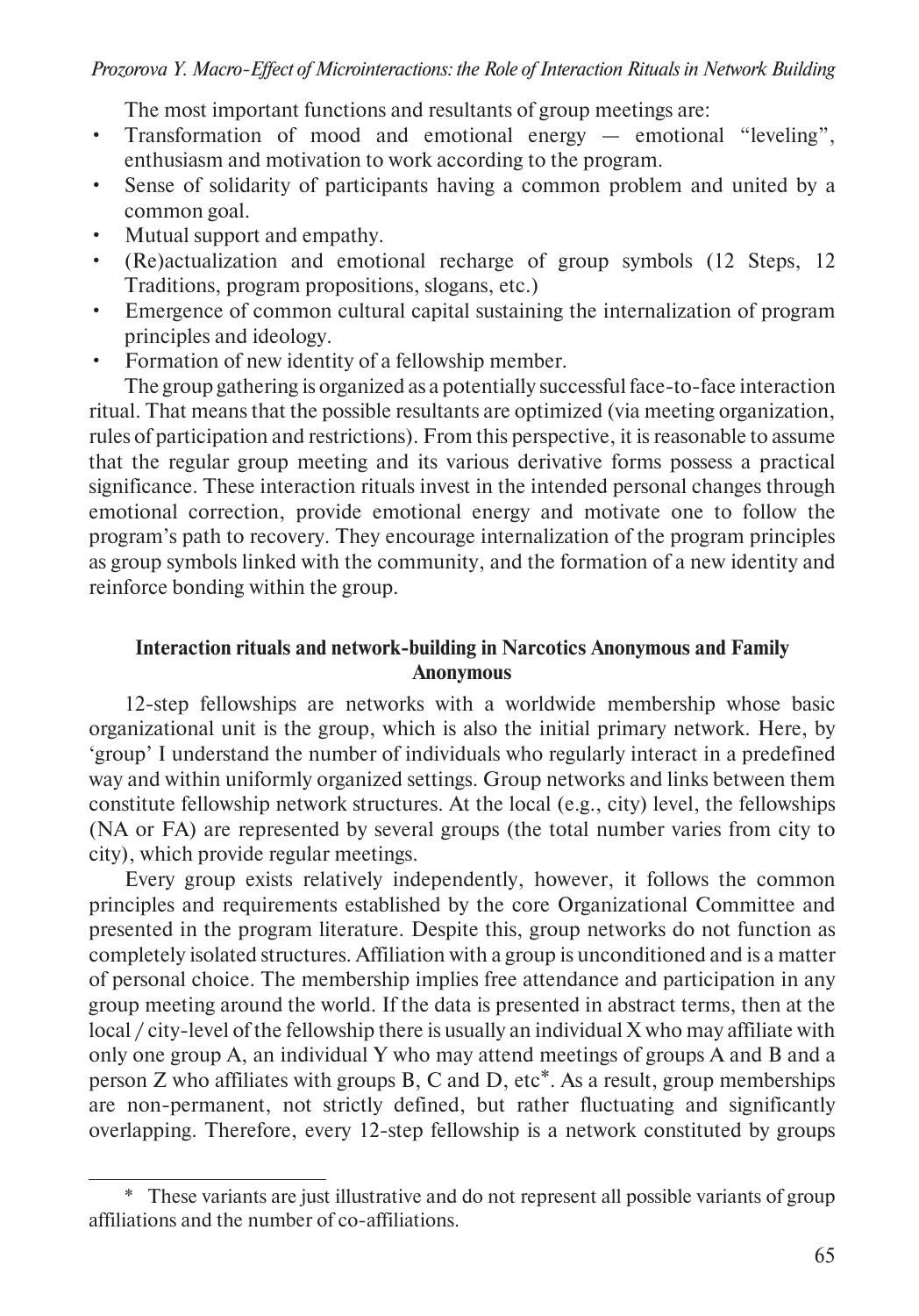whose members may affiliate with several groups simultaneously. This produces overlapping memberships and links members even without personal ties and direct connections in a common web of relations. If presented graphically, a group is not a separate detached graph, but an embedded element of the whole fellowship network structure. Despite the common attributes groups have, they still escape a total uniformity and differ in the established local conventions, emotional climate and individual characteristics of participants (gender, age, education, etc.), which strongly influences the choice of a primary group (referred to as "home group"). Thus, the personal ties established between group members and bonds with a group are also of different strength and subjectively perceived significance.

The structure of the networks in question is constituted by several components representing sub-networks. These components may be analyzed at different scales of size and geographical distribution that I analytically name 'levels' with no assumption of any hierarchical order and qualitative differences between them.

 According to the data gathered, the following network levels can be distinguished in the NA fellowship:

- primary level network of a single group;
- local/city (metropolitan) level overlapping group networks within a city, including Area and Metropolitan Service Committees;
- regional level overlapping local networks within a region with representative structures such as regional service committees (e.g., West of Russia, Siberian and Far Eastern, Ural and Western Siberian regional networks) and Zonal Forums;
- global/international level overlapping networks in different countries\* regional networks represented by World Services and their conferences.

In the case of NA this general network structure correlates with the fellowship' organizational structure composed by such elements as groups, local metropolitan and regional service committees, regional assemblies with delegates from groups and local service committees, and world service conferences with regional representatives.

In the St. Petersburg segment of FA fellowship, only primary and local/city network levels were identified, which means that, at the present stage of development, there are no connections with regional network, the city network is not integrated in the broader FA fellowship network.

It is suggested in the article that interaction rituals are the mechanism that builds and expands a network from the single-group level, where personal relations and group bonds are established, through local connections between two and more groups in a city via regional intergroup bridges, up to the global fellowship macronetwork. Organized interaction rituals exercised in the fellowships with the group meeting scenario at the core permeate the whole network and operate at different levels.

The case study of NA groups revealed the following interaction rituals: daily regular group meetings, interaction with sponsors/sponsees, group anniversaries, local and regional service committees' anniversaries, world service committees' conferences with delegates representing regional networks from different countries. Fewer forms of

<sup>\*</sup> In the NA fellowship structure, the country level is missing, regional delegates serve as the primary contact between NA's World Services and the local NA community.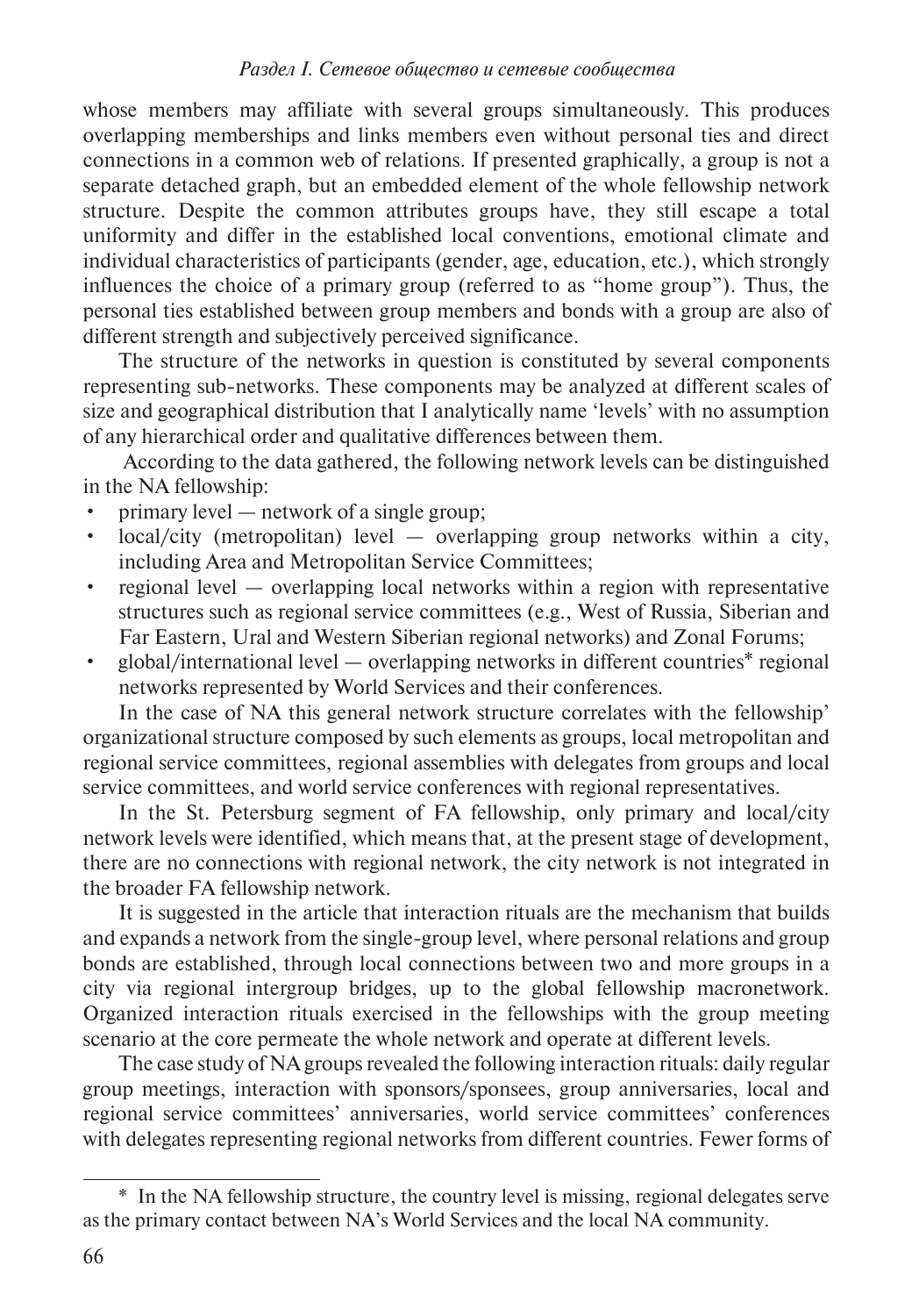interaction were detected in the FA group: weekly group meetings, group anniversaries, interaction with sponsors/sponsees, tea-drinking interactions, sponsor-sponsee interactions, informal interpersonal communication (see Table 1)\*.

*Table 1* 

|                                                                 | Narcotics Anonymous                                                                                                                                                                                                         | <b>Family Anonymous</b>                                                                                               |
|-----------------------------------------------------------------|-----------------------------------------------------------------------------------------------------------------------------------------------------------------------------------------------------------------------------|-----------------------------------------------------------------------------------------------------------------------|
| Small scale<br>face-to-face<br>interaction rituals <sup>1</sup> | sponsor-sponsee interactions;<br>informal interaction with other<br>group members.                                                                                                                                          | sponsor-sponsee<br>interactions;<br>• informal interaction with<br>other group members;<br>tea-drinking interactions. |
| Collective (group)<br>interaction rituals                       | daily group meetings;<br>speaker and business meetings;<br>group anniversaries;<br>local and regional service<br>committees' meetings<br>('assemblies') and anniversaries;<br>world service committees'<br>$conferences2$ . | • weekly group meetings;<br>speaker meetings;<br>group anniversaries.                                                 |

## **Forms of interaction rituals observed in Narcotics Anonymous and Family Anonymous**

- <sup>1</sup> I distinguish small-scale face-to-face interactions (mostly informal conversations between 2-5 individuals) and collective interactions with larger number of participants based on the interaction 'scale' employed by Collins (2004).
- <sup>2</sup> Infromal group-sponsored interactions such as "sober" dances" are identified in the study of AA and NA groups in the US (Humphrey et al. 1999).

Interpersonal face-to-face interactions between the sponsor and the sponsee, traditional after-meeting tea-drinking interactions and other informal communication between the group members form personal relations and direct ties associated with an intensive flow and exchange of information on recovery and emotional support. These interactions are an important component of the 12-step group culture, but they are not prescribed (except for advised sponsor-sponsee interactions) and represent "natural rituals" in Collins' terms (Collins 2004: 50), i.e. interactions without formalized predetermined procedure.

The collective intragroup meetings (regular daily or weekly, speaker, business, etc), and intergroup ones (group and city communities' anniversaries are interactions, local service committees' meetings) between different groups' members result in the

<sup>\*</sup> In NA, only the open group meetings (available for non-members) and group anniversaries were observed. The data on other interactions was collected from alternative sources — literature, communication with group members, etc. In FA, closed group meetings, group anniversary, speaker meetings and tea-drinking interactions were observed directly.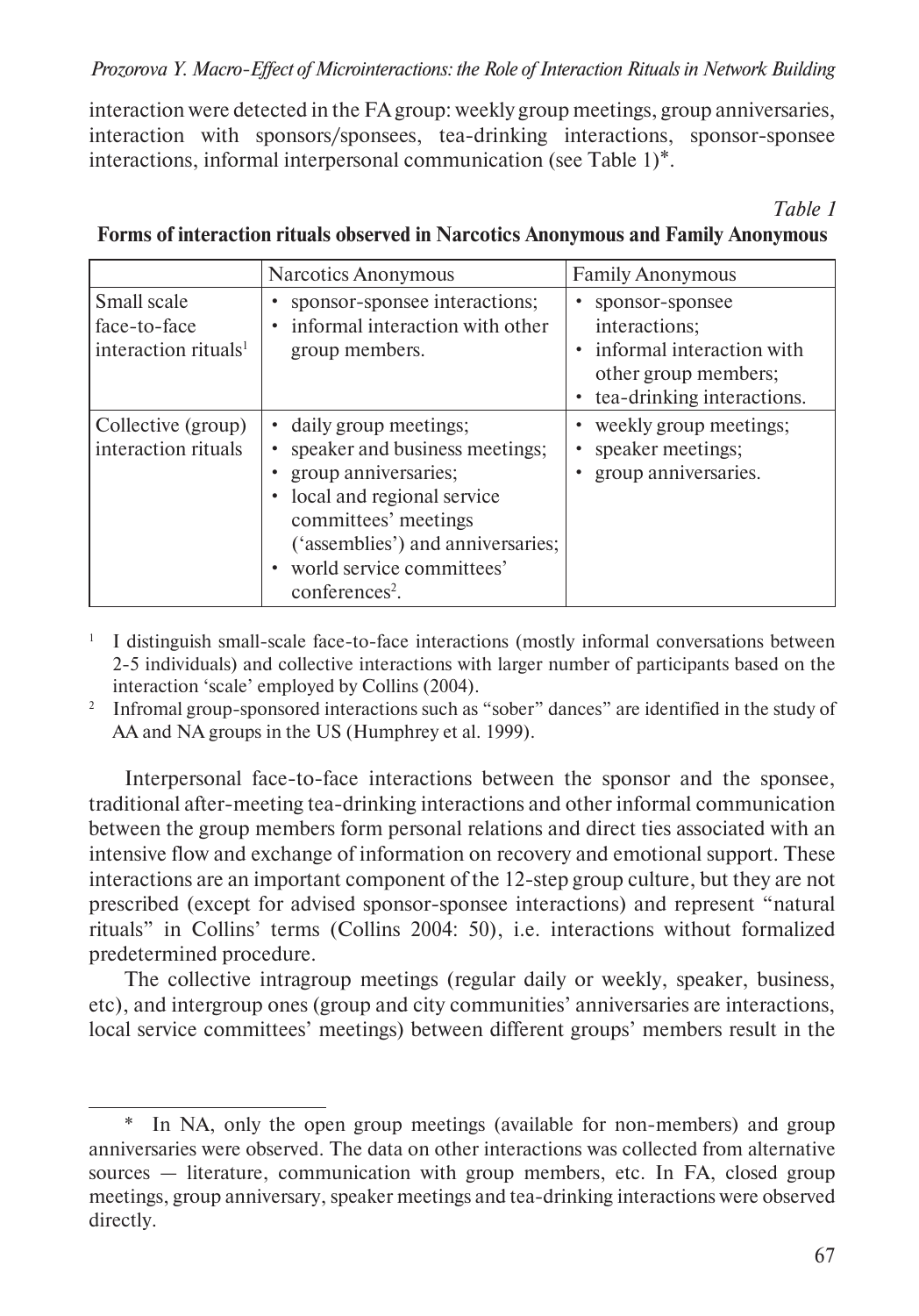formation of single-group and local/city networks. The participants of these interaction rituals are fellowship members with single or multiple group affiliations.

Participants of the regional communities' anniversaries , 'regional assembly' and conferences of the World Services represent local and regional networks and serve as hubs connecting them into an integral international-level fellowship network. The joint participation of regional representatives in the interaction rituals bridge different components of the global network. Such meetings are virtually the only opportunity to connect the co-existing and geographically distant network components that are unlikely to be connected naturally by themselves, e.g. groups in St. Petersburg and New York City.

At the core of collective intra- or intergroup interactions (particular group or a regional community's anniversaries, World Service conference meetings) one finds an ordinary regular group meeting scenario with almost identical stages and organizational features. E.g., anniversaries are mixed interactions which combine two parts — group meeting in the beginning with significantly more participants than are usually involved in the daily/weekly group meetings and then after-meeting informal interaction. The group meeting with its predetermined attributes is the primary interaction frame of the fellowships that projects into the other intentional interaction rituals.

The group meeting itself is a locus of possible link or intersection of memberships, it is a situation in which individuals meet, communicate, form relations and thus establish connections between different group networks. Co-participation builds new edges between individuals involved and the set of connections they represent. Thus, the fellowship interactions, especially the regular group meetings contribute to network building. However, I consider group meetings as the ties-producing mechanism not simply because they organize individuals in a particular place, and provide physical copresence and co-participation. The central idea of the paper is that meetings, as interaction rituals, generate and distribute 'interactive' resources (emotional energy, fellowship/program cultural capital, group symbols) that prolong relations and maintain the significance of the membership — thus preventing a node failure. The group meetings gather individuals and involve them in the interactional process with outcomes/resultants that are functional in personal transformation and also invest in the networking. The most important resultants on the intragroup-intergroup levels are (re)production of group bonds and solidarity (individuals are solidarized by a common goal and experience), formation of identity of a fellowship member and the fellowship/program cultural capital. Group bonds and identity, sustained by emotional energy, prevent the dissolution of bonding and alienation from the network. Generated emotional energy supports the individual's endeavor of change, however, in order to be sustained and prolong the feeling of confidence and enthusiasm, emotional energy should be 'recharged' inthe subsequent interactions. On the microlevel of analysis, acquired cultural capital, common set of symbols, conventions, talk topics, etc. can be invested in the following interactions to reproduce the existing relations and build new ones.

Inter-fellowship connections are also worth mentioning although they are out of the scope of the present paper. All 12-step fellowships have common principles and compatible symbols (language, slogans, Steps, Traditions, concepts etc.), which facilitate the interactions of those participants who are affiliated with different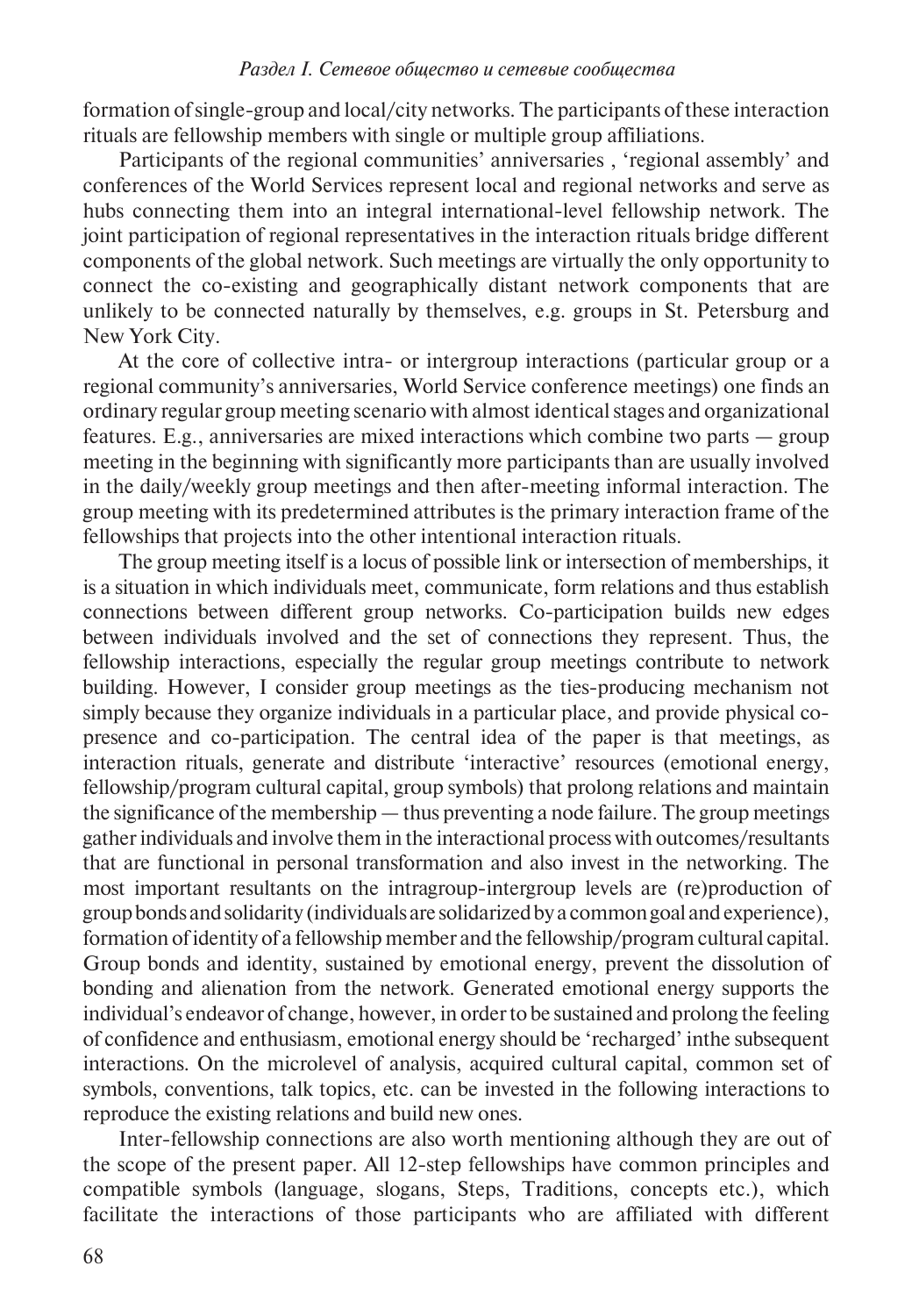fellowships. The exemplars of the latter are the co-participation of recovering dependents and co-dependent family members (e.g. NA and FA), in group meetings of the 'parallel' fellowships, which bridge group networks of different fellowships.

The last, but not least important, remark concerns personal peer networks evolved around each member. An empirical study by Humphrey et al. (1999) demonstrates the dramatic changes in friendship networks of NA participants which are predominantly constituted by fellowship members. These friendship networks are of twofold importance. Firstly, as an important mediator in recovery (Humphrey et al. 1999) and, secondly, as a crucial constituent in the fellowships' networks and their dynamics. Although the emergence of friendship networks has not been studied thoroughly, it is reasonable to claim that interaction rituals practiced in the 12-step communities provide the contexts or settings, and the mechanics which promote the formation of relationships.

#### **Conclusion**

In the present paper, the network-building is analyzed from the perspective emphasizing the principal role of micro-situations and interactions. Hence, the usual focus on the individuals or actors and their interpersonal relations shifts to the situations, in which co-present individuals interact. This analytical stance reconsiders individuals as 'transient fluxes charged up by situations' (Collins 2004) thus bringing the interactional dynamic and its outcomes to the center of the research inquiry. Group meetings observed in the fellowships contribute to individual transformation and network-building through the interactional process itself and its outcomes. This perspective reveals cognitive and emotional processes beyond the admitted rational information exchange and psychological support. It brings back the missing interactional component, the face-to-face encounters operating at the microlevel, although with long-term macroeffect, into the research field of 12-step groups' transformative capacity and network genesis. The change of analytical starting point from the individual to the situation or interaction uncovers the hidden potential of face-to-face encounters and communication.

Different interaction rituals which have a group meeting scenario at their core operate at local/city, regional and world levels of the fellowships and invest in networkbuilding in two ways. Firstly, in their capacity as occasions providing physical copresence, co-participation and communication of individuals involved and, secondly, as situations of organized interaction with particular internal dynamics and intentional outcomes. It is shown that various meetings with single-group participants, those affiliated with several groups and representatives of regional branches of a fellowship integrate these participants into an extended network of relations. Here meetings are situations of physical co-presence, proximity and interaction of individuals representing different clusters of connections within a fellowship.

In the analyzed cases, it is important to emphasize the intentional and organized character of the interactions and the significance attributed to them within the fellowships. The prearranged components of the meetings constitute a set of conditions required to optimize their outcomes. The setup of group meetings as intentional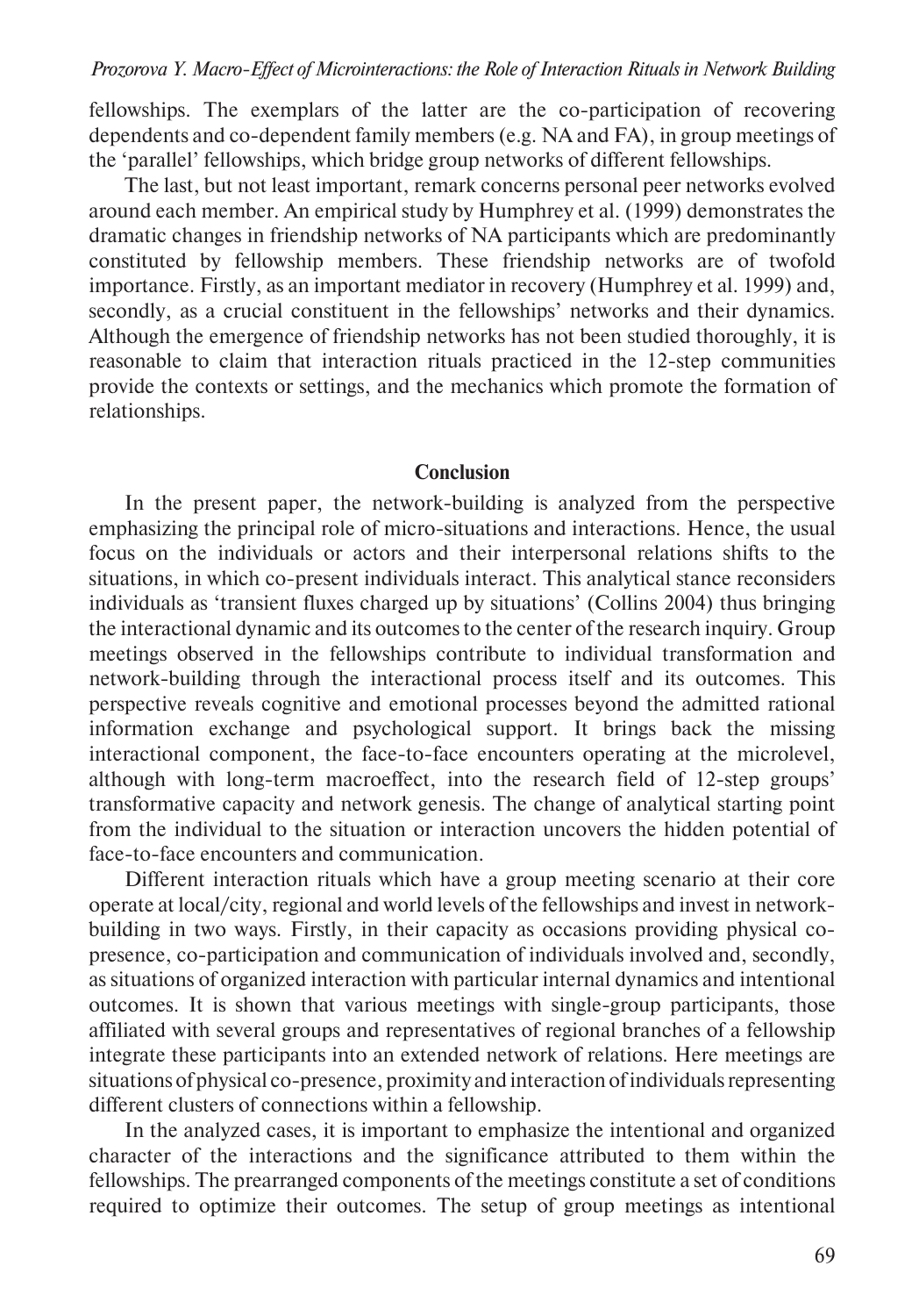interaction rituals satisfies the following principles that make these meetings crucial in network-building:

- The more specific and unique are the topics of interactions the closer relationships they establish (Collins 1981b: 98–99).
- The more similar are participants' cultural capitals the longer, more focused and emotional their interactions become.
- The focused interaction that employs similar cultural capital produces common verbal symbols and amplifies the common cultural capital (Collins & Hanneman 1998; Collins 2004).
- The more often an individual takes part in group interactions, the more conformal and loyal he/she becomes towards group symbols and the more relevant the group identity becomes for him/her (Collins 2004).

Observed interaction rituals are situations where "commonness" (emotions, symbols, solidarity, identities etc.) linking individuals together is created and reproduced. Common experience such as shared mood, emotional entrainment, commitment to symbols, cultural capital, etc. constitute the resource for further interactions, (re)produce group bonds and expand the networks in terms of the number of established connections and individuals involved and their geographical distribution. From the point of view of Collins' interaction ritual theory, the 12-step fellowships, with their flexible memberships, can be interpreted as sequences or crossing chains of recurrent interactions with circulating cognitive symbols representing the 12-step ideology and regenerating emotional energy.

## **References**

*Antze P*. The Role of Ideologies in Peer Psychotherapy Organizations: Some Theoretical Considerations and Three Case Studies // Journal of Applied Behavioral Science. 1976. No 12. Pp. 323–346.

*Bateson G*. The Cybernetics of 'Self': A theory of Alcoholism // Steps to an Ecology of Mind: Collected Essays in Anthropology, Psychiatry, Evolution, and Epistemology. San Francisco: Chandler, 1972. Pp. 309–337.

*Cain C*. Personal Stories: Identity Acquisition and Self-Understanding in Alcoholic Anonymous // Ethos. 1991. No 19(2). Pp. 210–253.

*Johnson N.P., Chappel J.N*. Using AA and Other 12-Step Programs More Effectively // Journal of Substance Abuse Treatment. 1994. No 11 (2). Pp. 137–142.

*Collins R*. Micro-Translation as a Theory Building Strategy // Advances in Social Theory and Methodology: Toward an Integration of Micro- and Macro-Sociology / K. Knorr-Cetina and A.V. Cicourel (eds.). London: Routledge & Regan Paul: 1981a. Pp. 81–108.

*Collins R*. On the Microfoundation of Macrosociology // The American Journal of Sociology. 1981b. No 86(5). Pp. 984–1014.

*Collins R*. Micro-Methods as a Basis for Macro-Sociology // Urban Life. 1983. No 12. Pp. 184–202.

*Collins R*. Interaction Ritual Chains, Power and Property: the Micro-Macro Connection as an Empirically Based Theoretical Problem // The Micro-Macro Link / J. C. Alexander, B. Giesen, R. Münch, and N. J. Smelser (eds). Berkeley: University of California Press, 1987. Pp. 193–207.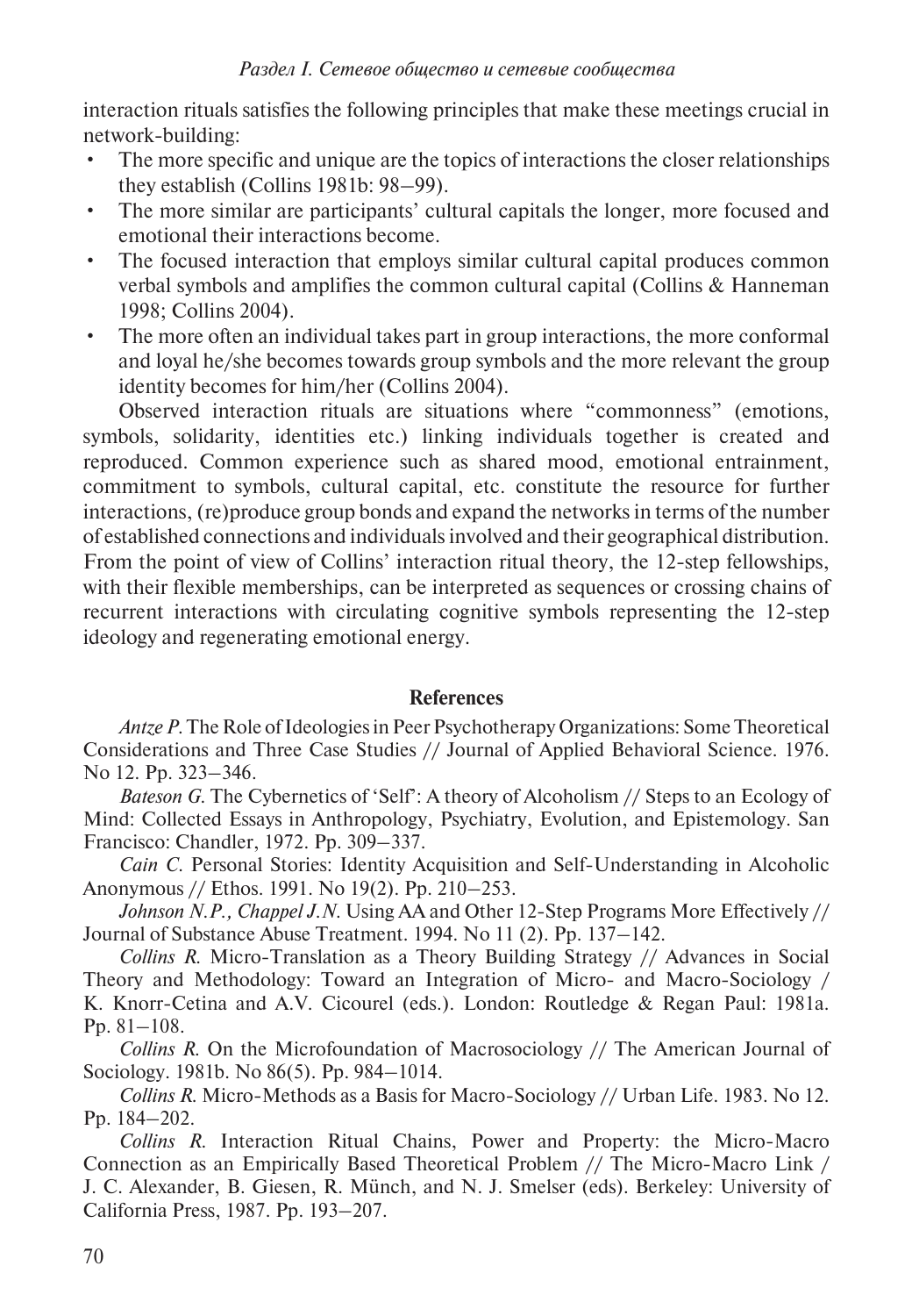#### *Prozorova Y. Macro-Effect of Microinteractions: the Role of Interaction Rituals in Network Building*

*Collins R*. Theoretical Sociology. San Diego: Harcourt, Brace, Jovanovich, 1988a.

*Collins R*. Theoretical Continuities in Goffman's Work // Erving Goffman: Exploring the Interaction Order / P. Drew and A. Wootton (eds). Cambridge: Polity Press, 1988b. Pp. 41–63.

*Collins R*. Stratification, Emotional Energy and the Transient Emotions // Research Agendas in the Sociology of Emotions / T. Kemper (ed.). State University of New York Press, 1990. Pp. 27–58.

*Collins R*. Emotional Energy as Common Denominator of Rational Choice // Rationality and Society. 1993. No 5(2). Pp. 203–230.

*Collins R*. Interaction Ritual Chains. Princeton: Princeton University Press, 2004

*Collins R., Hanneman R*. Modeling the Interaction Ritual Theory of Solidarity // The Problem of Solidarity: Theories and Models / P. Domian and T. Fararo (eds). Amsterdam: Gordon and Breach Publishers, 1998. Pp. 213–237.

*Denzin K. N*. The Alcoholic Society: Addiction and Recovery of the Self. Transaction Publisher, 2009 [1987].

*Fiorentine R*. After drug treatment: Are 12-step Programs Effective in Maintaining Abstinence? // American Journal of Alcohol Abuse. 1999. Vol. 25(1). Pp. 93–116.

*Galanter M*. Spirituality and Recovery in 12-step Programs: An Empirical Model // Journal of Substance Abuse Treatment. 2007. No.33. Pp. 265–272.

*Gossop M., Harris J., Best D., Man L-H., Manning V., Marshal J., Strang J*. Is Attendance at Alcoholic Anonymous Meetings After Inpatient Treatment Related to Improved Outcomes? A 6-month Follow-up Study // Alcohol & Alcoholism. 2003. Vol. 38(5). Pp. 421–426.

*Humphreys K*. Community Narratives and Personal Stories in Alcoholics Anonymous // Journal of Community Psychology. 2000. Vol. 28(5). Pp.  $495 - 506$ .

*Humphreys K., Mankowski E.S., Moos R. H., Finney J. W*. Do Enhanced Friendship Networks and Active Coping Mediate the Effect Of Self-Help Groups on Substance Abuse? // Annual Behavioral Medicine. 1999. Vol. 21(1). Pp. 54-60.

*Kaskutas L.A., Bond J., Humphrey K*. Social Networks as Mediators of the Effect of Alcoholics Anonymous // Addiction. 2002. No 97. Pp. 891–900.

*Kelly J*. Self-Help for Substance-Use Disorders: History, Effectiveness, Knowledge Gaps, and Research Opportunities // Clinical Psychology Review. 2003. Vol. 23(5). Pp. 639–663.

*Kim J-W*. Computer-Assisted Theorizing of Interaction Rituals: Simulation by Using Stella. Working Paper, 2006, University of California, Riverside [http://student.ucr. edu/~jkim081/interaction\_rituals.pdf].

*Kissin W, McLeod C. and McKay J*. The Longitudinal Relationship between Self-Help Group Attendance and Course of Recovery // Evaluation and Program Planning. 2003. No 26. Pp. 311–323.

*Kyrouz E.M., Humphreys K., Loomis C*. A Review of Research on the Effectiveness of Self-Help Mutual Aid Groups // American Self-Help Clearinghouse Self-Help Group Sourcebook (7th edition) / Barbara J. White and Edward J. Madara (eds). 2002. [http:// www.chce.research.va.gov/docs/pdfs/KyrouzHumphreysLoomis2002.pdf].

*Kurtz L.F*. The Self-Help Movement: Review of the Past Decade of Research // Social Work with Groups. 1990. Vol. 13(3). Pp. 101–115.

*Levine M*. An Analysis of Mutual Assistance // American Journal of Community Psychology. 1988. Vol. 16(2). Pp. 167–188.

*Prezioso F.A*. Spirituality in the Recovery Process // Journal of Substance Abuse Treatment. 1987. No 4. Pp. 233–238.